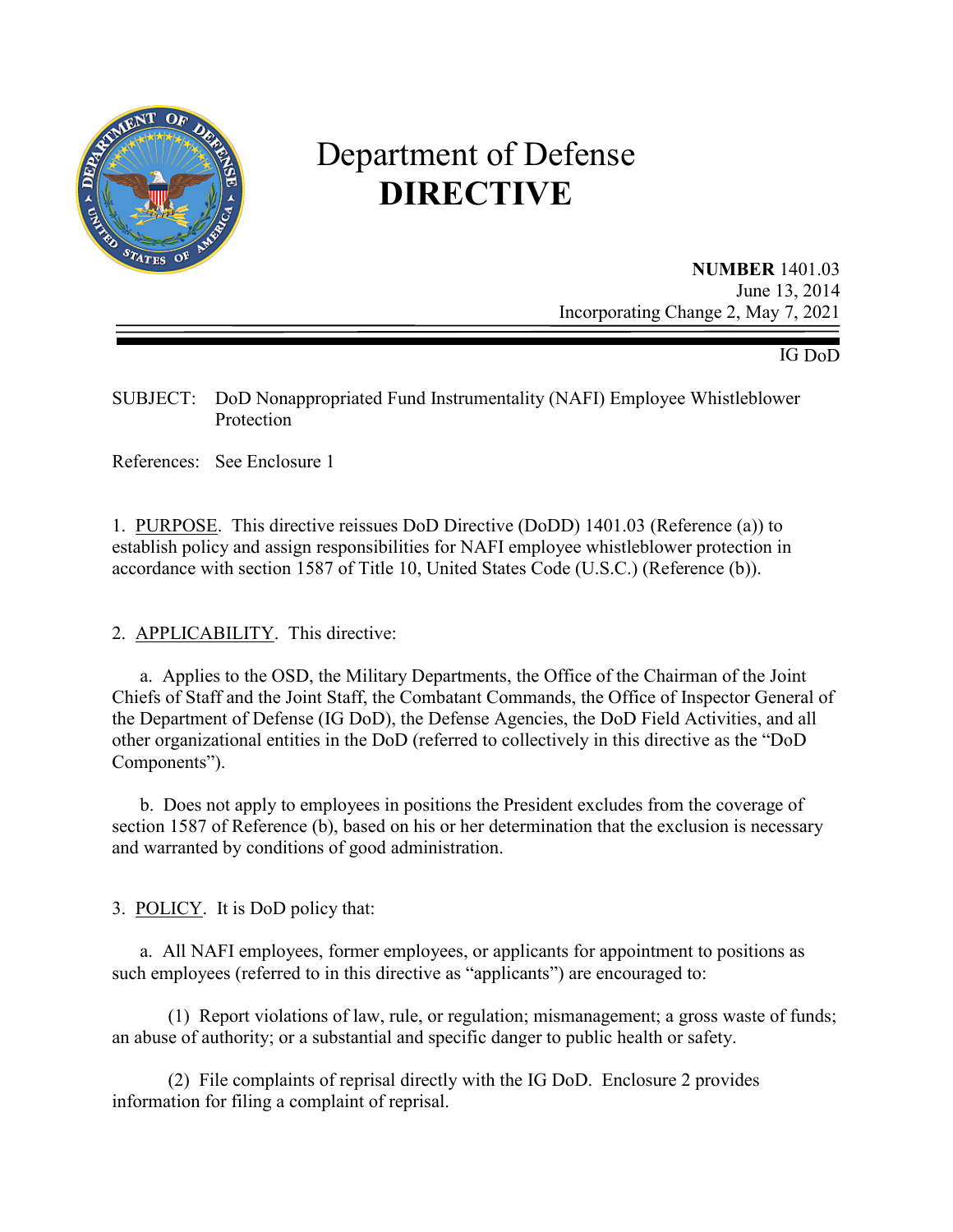b. All NAFI employees, former employees, or applicants must be free from reprisal for making protected disclosures, and their confidentiality is protected pursuant to section 1587 of Reference (b) and consistent with the appendix of Title 5, U.S.C., also known as the "Inspector General Act of 1978" (Reference (c)).

c. No civilian employee or member of the Armed Forces who has authority to take, direct others to take, recommend, or approve any personnel action will, with respect to such authority, take or fail to take or threaten to take or fail to take a personnel action with respect to any NAFI employee, former employee, or applicant as a reprisal for making a protected disclosure.

d. Violations of paragraph 3c:

(1) By a person subject to the authority of chapter 47 of Reference (b), also known and referred to in this directive as the "Uniform Code of Military Justice (UCMJ)," are subject to discipline as a violation of Article 92 of the UCMJ.

(2) By appropriated fund civilian employees of the DoD are subject to disciplinary actions for misconduct pursuant to chapters 43 and 75 of Reference (c) or to other disciplinary action.

(3) By the NAFI employees of the DoD are subject to disciplinary actions pursuant to Volume 1471 of DoDI 1400.25 (Reference (d)).

4. RESPONSIBILITIES. See Enclosure 3.

5. RELEASABILITY. **Cleared for public release**. This directive is available on the Directives Division Website at https://www.esd.whs.mil/DD/.

6. SUMMARY OF CHANGE 2. This administrative change reassigns the Chief Management Officer of the Department of Defense responsibilities to the Director of Administration and Management (DA&M) in accordance with Section 901 of Public Law 116-283 (Reference (e)), which eliminated the Chief Management Officer of the Department of Defense effective January 1, 2021, and the January 11, 2021 Deputy Secretary of Defense Memoranda (References (f) and (g)), which implemented Section 901 and reestablished the DA&M.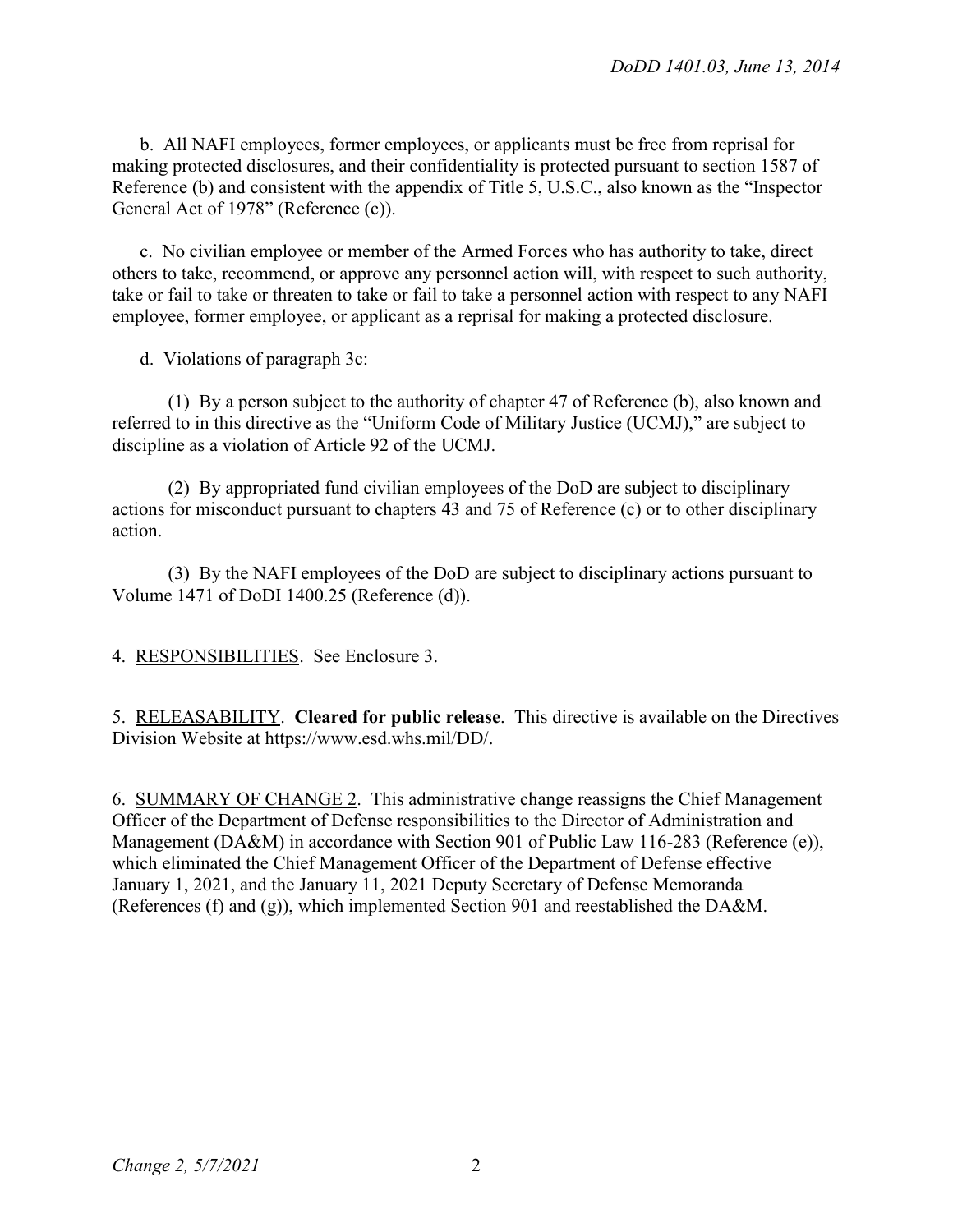7. EFFECTIVE DATE. This directive is effective June 13, 2014.

Robert O. Work Deputy Secretary of Defense

Enclosures

- 1. References
- 2. Submitting a Reprisal Complaint
- 3. Responsibilities

Glossary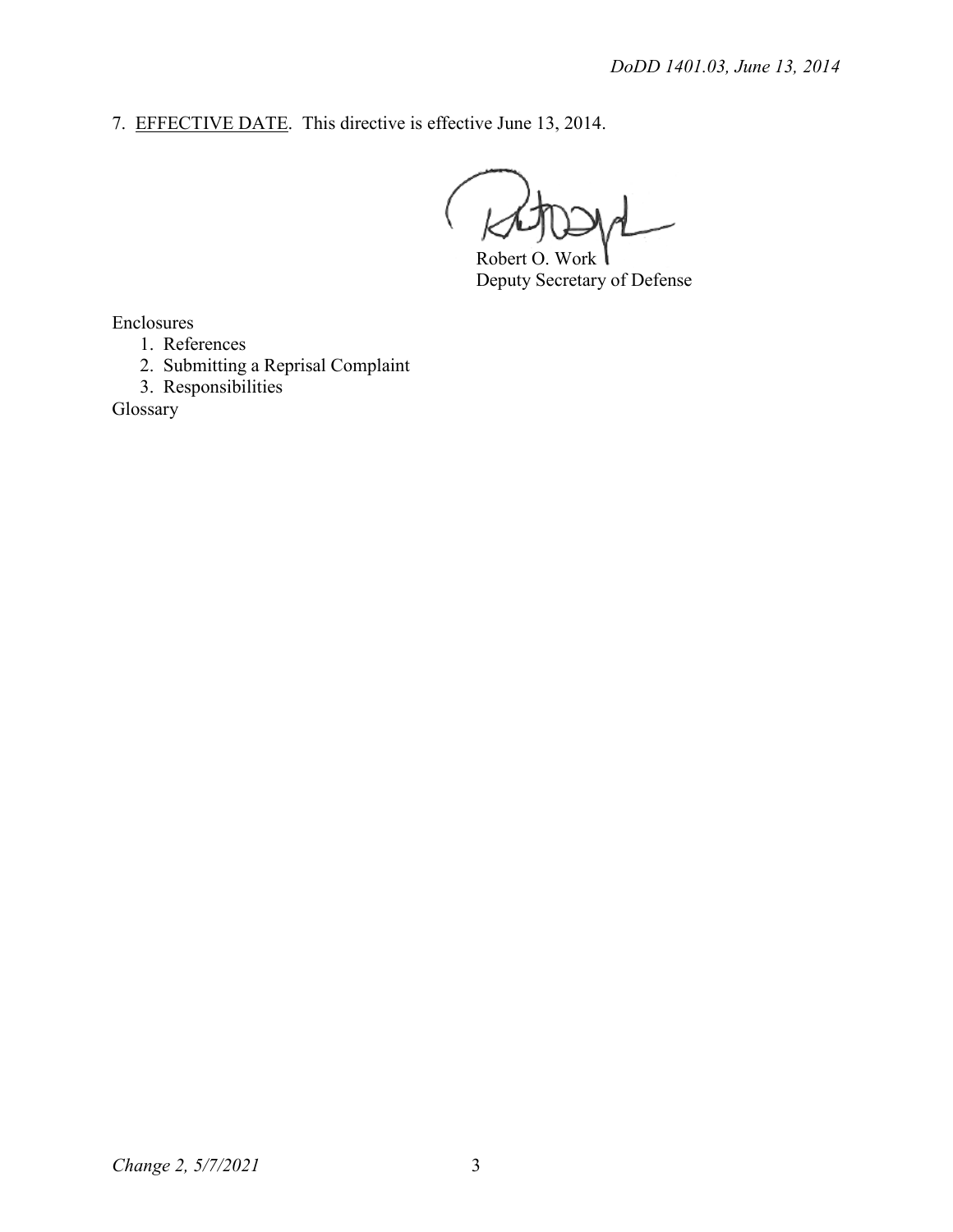## ENCLOSURE 1

## REFERENCES

- (a) DoD Directive 1401.03, "DoD Nonappropriated Fund Instrumentality (NAFI) Employee Whistleblower Protection," April 23, 2008 (hereby cancelled)
- (b) Title [1](#page-3-0)0, United States Code<sup>1</sup>
- (c) Title 5, United States Code[2](#page-3-1)
- (d) DoDI 1400.25, Volume 1471, "DoD Civilian Personnel Management System: Nonappropriated Fund (NAF) Labor-Management and Employee Relations," March 27, 2014
- (e) Public Law 116-283, "William M. (Mac) Thornberry National Defense Authorization Act for Fiscal Year 2021," January 1, 2021
- (f) Deputy Secretary of Defense Memorandum, "Disestablishment of the Chief Management Officer of the DoD and Realignment of Functions and Responsibilities," January 11, 2021
- (g) Deputy Secretary of Defense Memorandum "Re-establishment of the Assistant to the Secretary of Defense for Intelligence Oversight and the Director of Administration and Management," January 11, 2021
- (h) DoD 5400.11-R, "Department of Defense Privacy Program," May 14, 2007

<span id="page-3-0"></span><sup>&</sup>lt;sup>1</sup> Chapter 47 of Title 10, United States Code, also known as the "Uniform Code of Military Justice" (UCMJ)

<span id="page-3-1"></span><sup>2</sup> Appendix of Title 5, United States Code, also known as the "Inspector General Act of 1978," as amended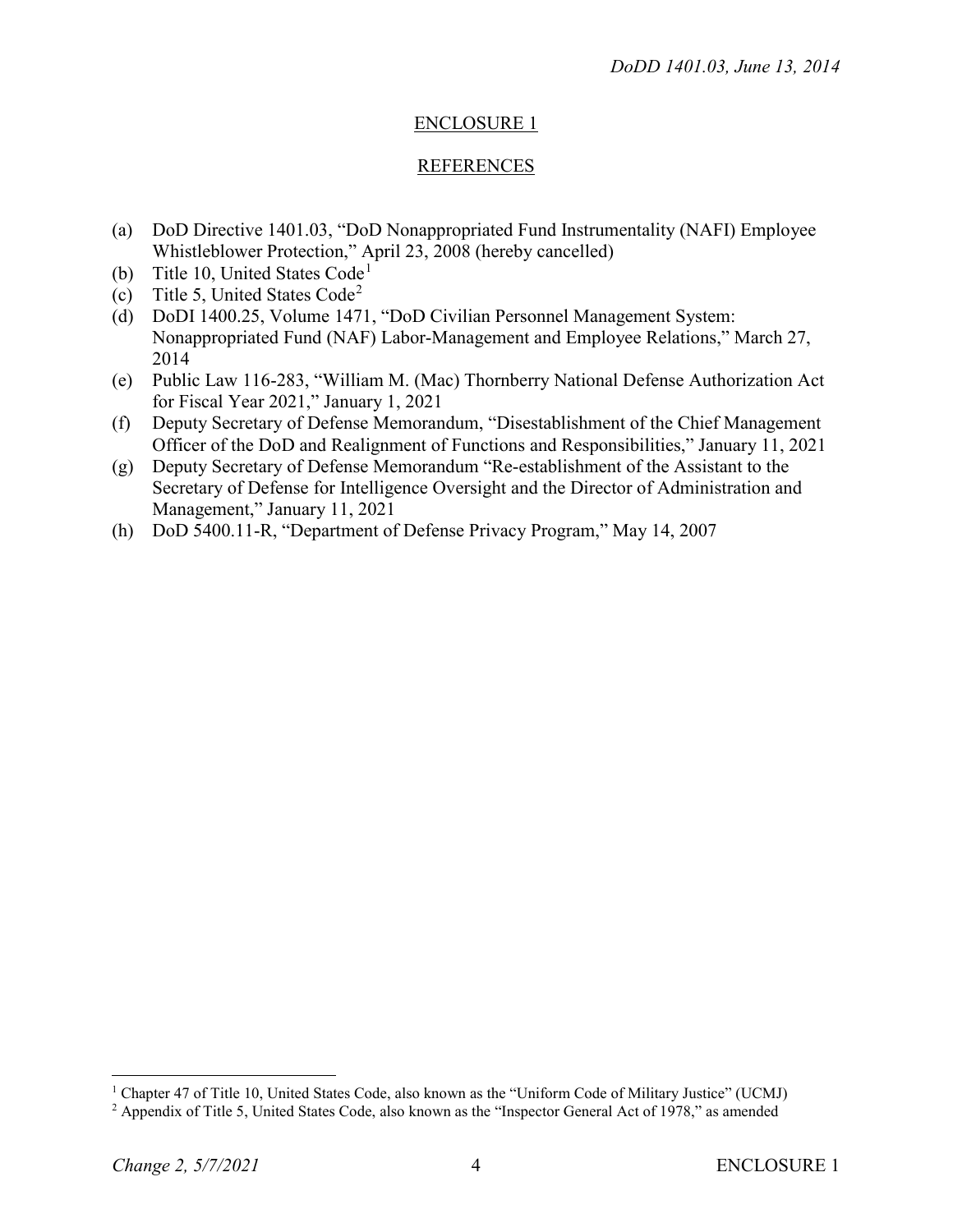#### ENCLOSURE 2

#### SUBMITTING A REPRISAL COMPLAINT

1. WHO IS ELIGIBLE TO FILE. NAFI employees, former employees, or applicants may submit complaints of reprisal (as defined in section 1587 of Reference (b)) to the IG DoD or other DoD Component inspectors general (IGs). Complaints of reprisal made to DoD Component IGs other than the IG DoD must be forwarded promptly to the IG DoD.

2. WHERE TO FILE. Individuals may submit reprisal complaints to the IG DoD through the DoD Hotline Website at http://www.dodig.mil/hotline/, calling (800) 424-9098, or mailing a letter addressed to:

DoD Hotline The Pentagon Washington, DC 20301-1900

3. CONTENT OF COMPLAINT. To submit a reprisal complaint and assist in the review of the complaint, employees, former employees, and applicants making complaints in accordance with this directive should provide as much of the following information as possible:

a. Full name, grade, duty title, organization, duty location, email address, telephone numbers, and mailing address for receipt of correspondence from the IG DoD.

b. A copy of the protected disclosure and any reply received. If unavailable, information regarding the protected disclosure should include the date the protected disclosure was made and to whom; the content of the protected disclosure; and whether, when, and by whom the matter was investigated.

c. The personnel action taken or withheld. Available documentation about the personnel action or description of the type of personnel action and the date such action occurred or should have occurred must be provided.

d. To the extent possible, the full name, rank or grade, duty title, organization, duty location, and telephone numbers of the officials believed to be responsible for taking, failing to take, directing, threatening to take or fail to take, recommending or approving a personnel action, alleged to be reprisal. Be prepared to provide any supporting evidence that may indicate that any official involved in the personnel action knew of the protected disclosure before acting. For additional guidance, see the DoD Hotline Website at www.dodig.mil/hotline/index.html.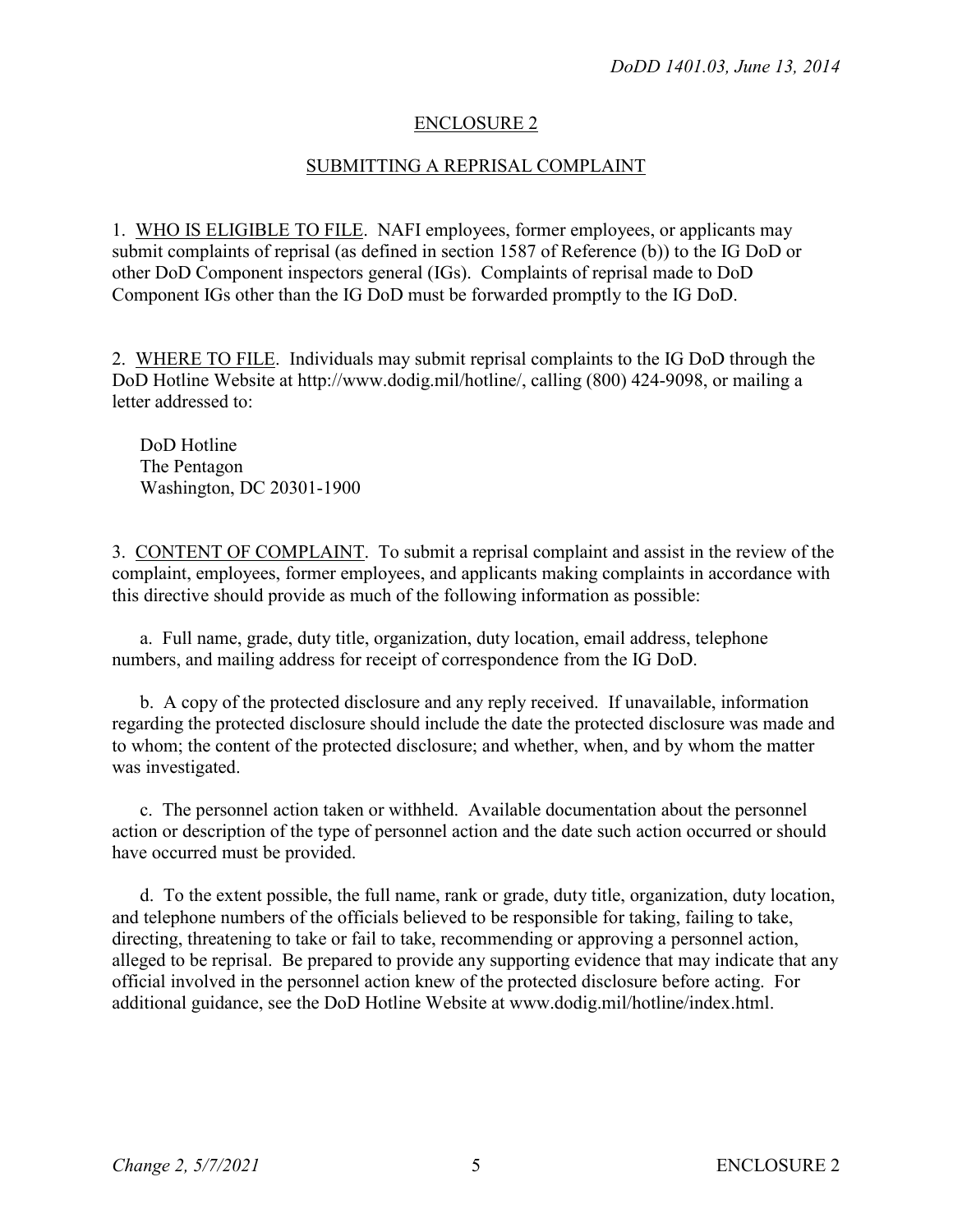#### ENCLOSURE 3

#### RESPONSIBILITIES

#### 1. IG DoD. The IG DoD:

a. Receives complaints of reprisal by NAFI employees, former employees, or applicants, and determines whether there is sufficient evidence to warrant an investigation.

b. Notifies the NAFI employee, former employee, or applicant if the IG DoD determines that an investigation will not be conducted.

c. Conducts an investigation if it is determined that investigation of a complaint of reprisal is warranted. Upon completion of the investigation, provides the NAFI employee, former employee, or applicant, and the Under Secretary of Defense for Personnel and Readiness and the DA&M with a report of the investigation. Provides the DA&M with supporting documents relevant to the DA&M's determination concerning appropriate corrective or disciplinary action.

d. Protects the confidentiality of NAFI employees, former employees, or applicants making protected disclosures unless the IG DoD determines that disclosure of the employee's, former employee's, or applicant's identity is necessary to resolve their complaints.

e. Ensures that matters reported by NAFI employees, former employees, or applicants in the underlying protected disclosure are adequately addressed.

2. DA&M. The DA&M:

a. Pending adjudication of a reprisal complaint, orders a temporary stay of a personnel action when it is determined by the IG DoD that there are reasonable grounds to believe that a personnel action was taken as reprisal for making a protected disclosure.

b. Adjudicates complaints of reprisal based on reports submitted by the IG DoD and recommends appropriate corrective and disciplinary actions.

c. Protects the confidentiality of NAFI employees, former employees, or applicants making protected disclosures unless the disclosure of the identity of the employee, former employee, or applicant is necessary to perform the DA&M responsibilities in accordance with this directive.

3. DoD COMPONENT HEADS. The DoD Component heads:

a. Ensure that NAFI employees, former employees, or applicants are advised of their right to file complaints of reprisal directly to the IG DoD and of the procedures for doing so.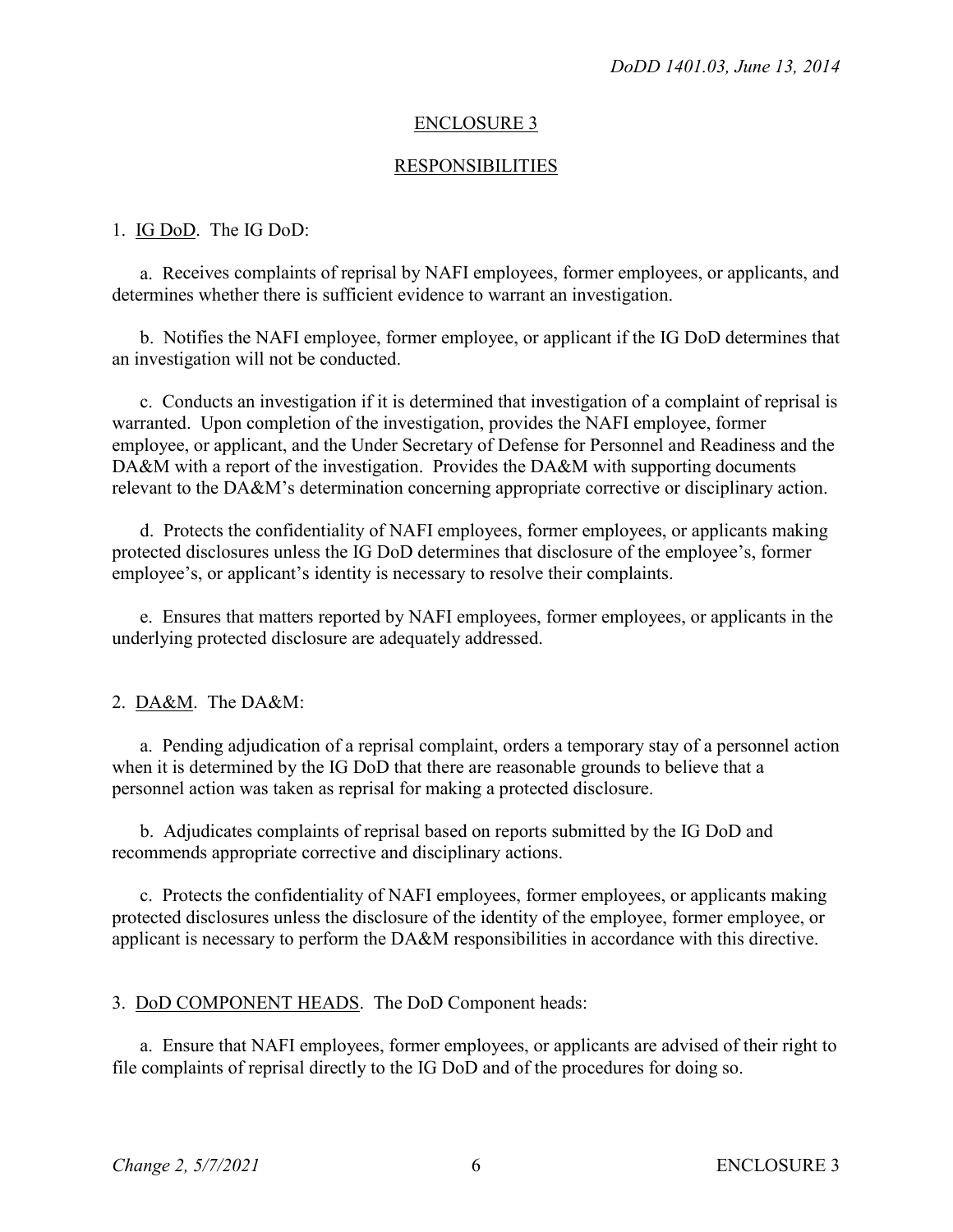b. Protect the confidentiality of NAFI employees, former employees, or applicants making protected disclosures, unless a responsible official within the DoD Component determines that disclosure of the employee's, former employee's, or applicant's identity is necessary to resolve the complaints and such disclosure is permitted by law.

c. Ensure that complaints of reprisal received from NAFI employees, former employees, or applicants are promptly forwarded to the IG DoD.

d. Implement any corrective action recommended by the DA&M, and provide the DA&M and the IG DoD with a report on compliance.

e. Consider the DA&M's recommendations for disciplinary actions against those responsible for reprisal against NAFI employees, former employees, or applicants for their protected disclosure.

f. Ensure any personally identifiable information is collected, maintained, disseminated, and used in accordance with DoD 5400.11-R (Reference (g)).

g. Disseminate the content of this directive within their activities to ensure that NAFI employees, former employees, or applicants fully understand the scope and application of the directive. The information will specify that NAFI employees have the right, and are encouraged, to disclose directly to the IG DoD suspected violations of law, rule, or regulation; mismanagement; a gross waste of funds; an abuse of authority; or a substantial or specific danger to public health or safety; and any reprisals. The information will also include procedures for filing complaints with their respective DoD Component IGs.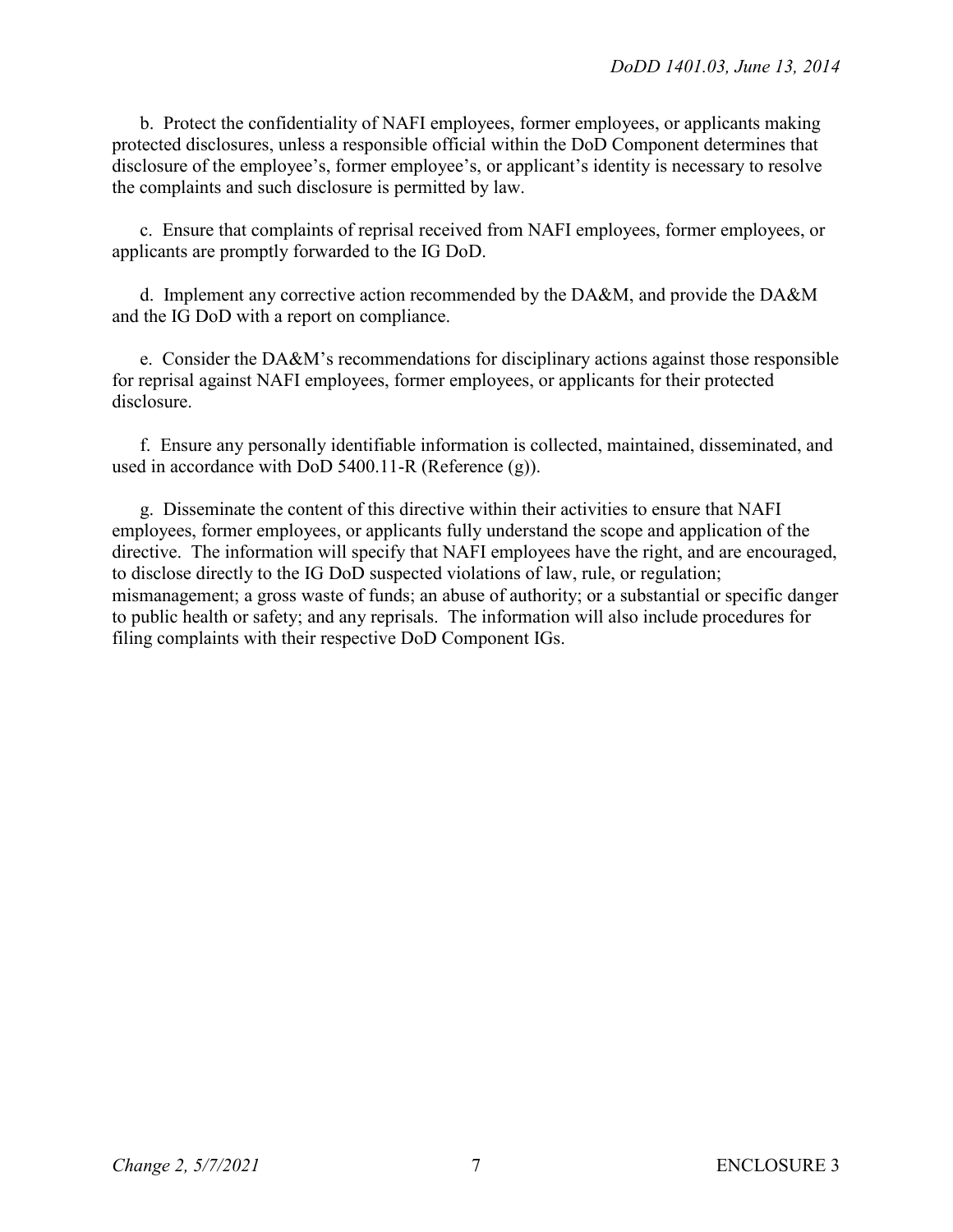## GLOSSARY

## PART I. ABBREVIATIONS AND ACRONYMS

|             | DA&M Director of Administration and Management        |
|-------------|-------------------------------------------------------|
| DoDD        | DoD Directive                                         |
|             |                                                       |
| IG          | <b>Inspector General</b>                              |
|             | IG DoD Inspector General of the Department of Defense |
|             |                                                       |
| NAFI        | Nonappropriated Fund Instrumentality                  |
|             |                                                       |
| <b>UCMJ</b> | Uniform Code of Military Justice                      |
|             | U.S.C. United States Code                             |
|             |                                                       |

# PART II. DEFINITIONS

Unless otherwise noted, these terms and their definitions are for the purposes of this directive.

abuse of authority. An arbitrary and capricious exercise of power by an employee or military member that adversely affects the rights of any person or that results in personal gain or advantage to himself or herself or to preferred other persons.

applicant. Anyone who applies for employment as a NAFI employee as defined in section 1587 of Reference (b).

corrective action. Any action permitted by law that is deemed necessary by the DA&M to make the complainant whole, such as reinstatement, promotion, reassignment, back pay; or changes in DoD Component rules, regulations, or practices.

disciplinary action. An action against an offending employee or military member using the applicable action procedures, or a referral to the U.S. Attorney General of any evidence of criminal violation.

A person subject to the UCMJ is subject to disciplinary actions pursuant to Article 92 of the UCMJ.

Civilian appropriated-funds employees of the DoD are subject to disciplinary actions in accordance with chapters 43 and 75 of Reference (c).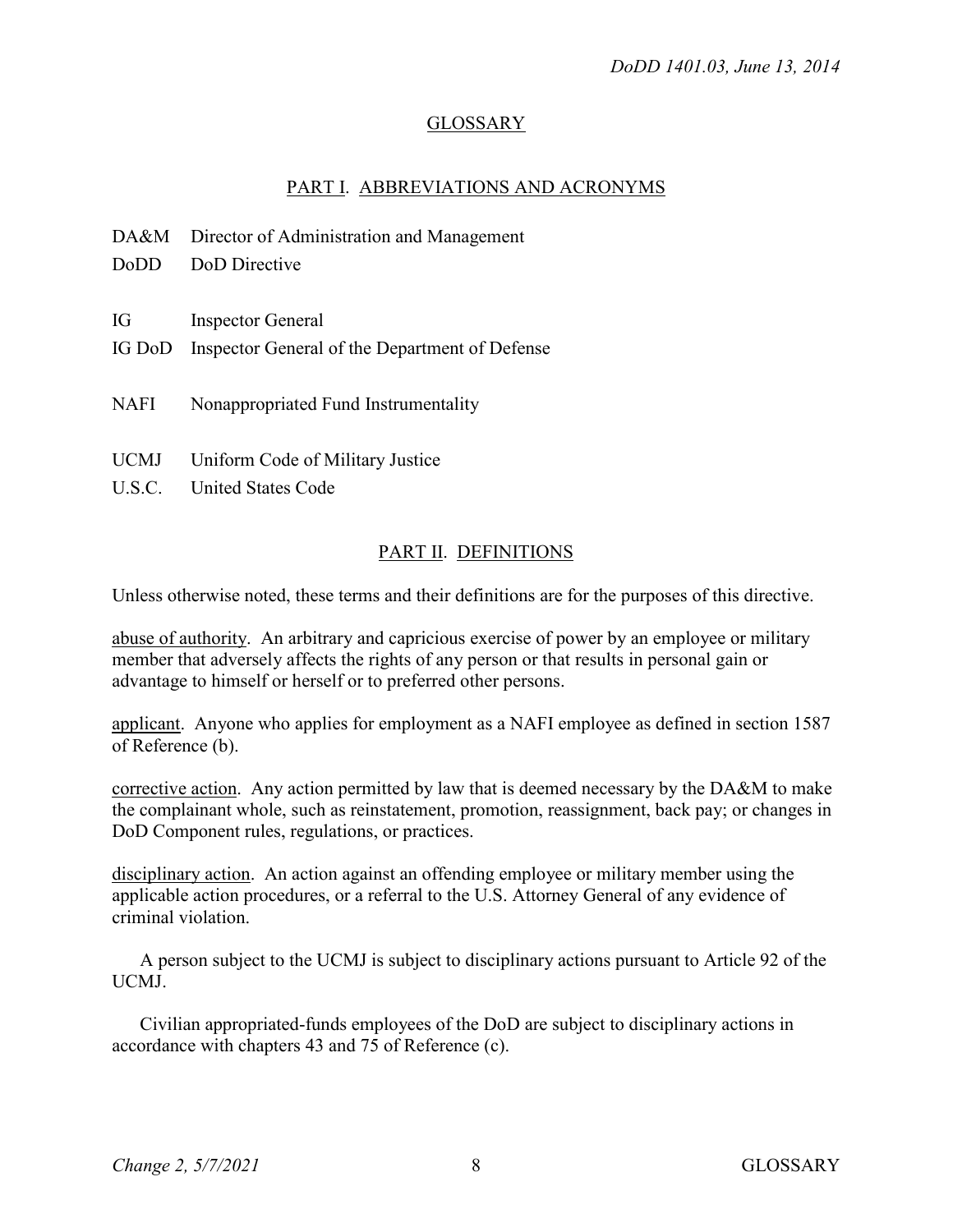The NAFI employees of the DoD are subject to disciplinary actions pursuant to Reference (d).

gross waste of funds. An expenditure that is significantly out of proportion to the benefit expected to accrue to the government.

mismanagement. Wrongful or arbitrary and capricious actions that may have an adverse effect on the efficient accomplishment of the agency's mission.

NAFI employee. A civilian employee who is paid from nonappropriated funds of Army and Air Force Exchange Service, Navy Exchange Service Command, Marine Corps Exchanges, or any other instrumentality of the United States under the jurisdiction of the Armed Forces, which is conducted for the comfort, pleasure, contentment, or physical or mental improvement of members of the Armed Forces. Such term includes a civilian employee of a support organization within the DoD or a Military Department, such as the Defense Finance and Accounting Service, who is paid from nonappropriated funds on account of the nature of the employee's duties.

personnel action. With respect to a NAFI employee, former employee, or applicant:

An appointment.

A promotion.

A disciplinary or corrective action.

A detail, transfer, or reassignment.

A reinstatement, restoration, or reemployment.

A decision concerning pay, benefits, awards, or concerning education or training if the education or training may reasonably be expected to lead to an appointment, promotion, or other action described in this section.

Any other significant change in duties or responsibilities that is inconsistent with the employee's salary or grade level.

## protected disclosure

A disclosure of information by an employee, former employee, or applicant that the employee, former employee, or applicant reasonably believes evidences a violation of any law, rule, or regulation; mismanagement; a gross waste of funds; an abuse of authority; or a substantial and specific danger to public health or safety, if such disclosure is not specifically prohibited by law and if the information is not specifically required by or pursuant to executive order to be kept secret in the interest of national defense or the conduct of foreign affairs; or